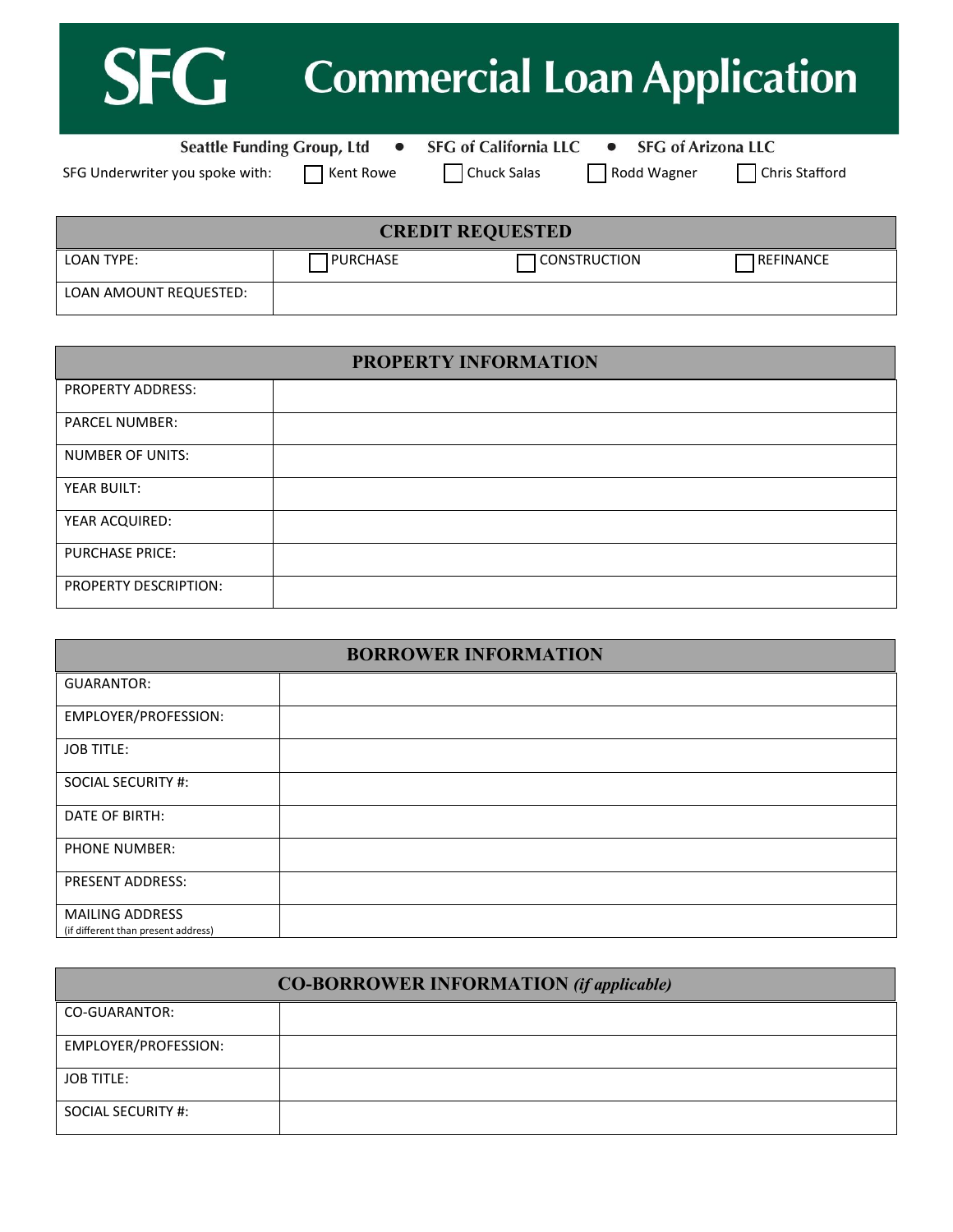| DATE OF BIRTH:                                                |  |
|---------------------------------------------------------------|--|
| <b>PHONE NUMBER:</b>                                          |  |
| <b>PRESENT ADDRESS:</b>                                       |  |
| <b>MAILING ADDRESS</b><br>(if different than present address) |  |

| <b>ENTITY INFORMATION</b> (if applicable)        |       |                |
|--------------------------------------------------|-------|----------------|
| ENTITY NAME (VESTING):                           |       |                |
| TYPE OF ENTITY:                                  |       |                |
| <b>BUSINESS MAILING ADDRESS:</b>                 |       |                |
| LIST MEMBERS/MANAGERS OF LLC<br>& % OF OWNERSHIP | Name: | % of Ownership |

| If you answer "yes" to any questions, please provide explanation                                             |            | <b>Borrower</b> |            | <b>Co-Borrower</b> |  |
|--------------------------------------------------------------------------------------------------------------|------------|-----------------|------------|--------------------|--|
|                                                                                                              | <b>Yes</b> | No              | <b>Yes</b> | No                 |  |
| Are there any outstanding judgements against you?                                                            |            |                 |            |                    |  |
| Have you been declared bankrupt within the last 7 years?                                                     |            |                 |            |                    |  |
| Are you a party to a lawsuit?                                                                                |            |                 |            |                    |  |
| Have you had a property foreclosed upon or given title or deed in lieu in the last 7<br>years?               |            |                 |            |                    |  |
| Have you directly or indirectly been obligated on any loan which resulted in<br>foreclosure                  |            |                 |            |                    |  |
| Are you presently delinquent or in default on any loan, mortgage, financial obligation<br>or loan guarantee? |            |                 |            |                    |  |
| Are you a co-maker or endorser on a note?                                                                    |            |                 |            |                    |  |
| Are you a U.S. Citizen?                                                                                      |            |                 |            |                    |  |
| Do you own other commercial real estate?                                                                     |            |                 |            |                    |  |
| Do you Intend to Occupy the property as your personal residence?                                             |            |                 |            |                    |  |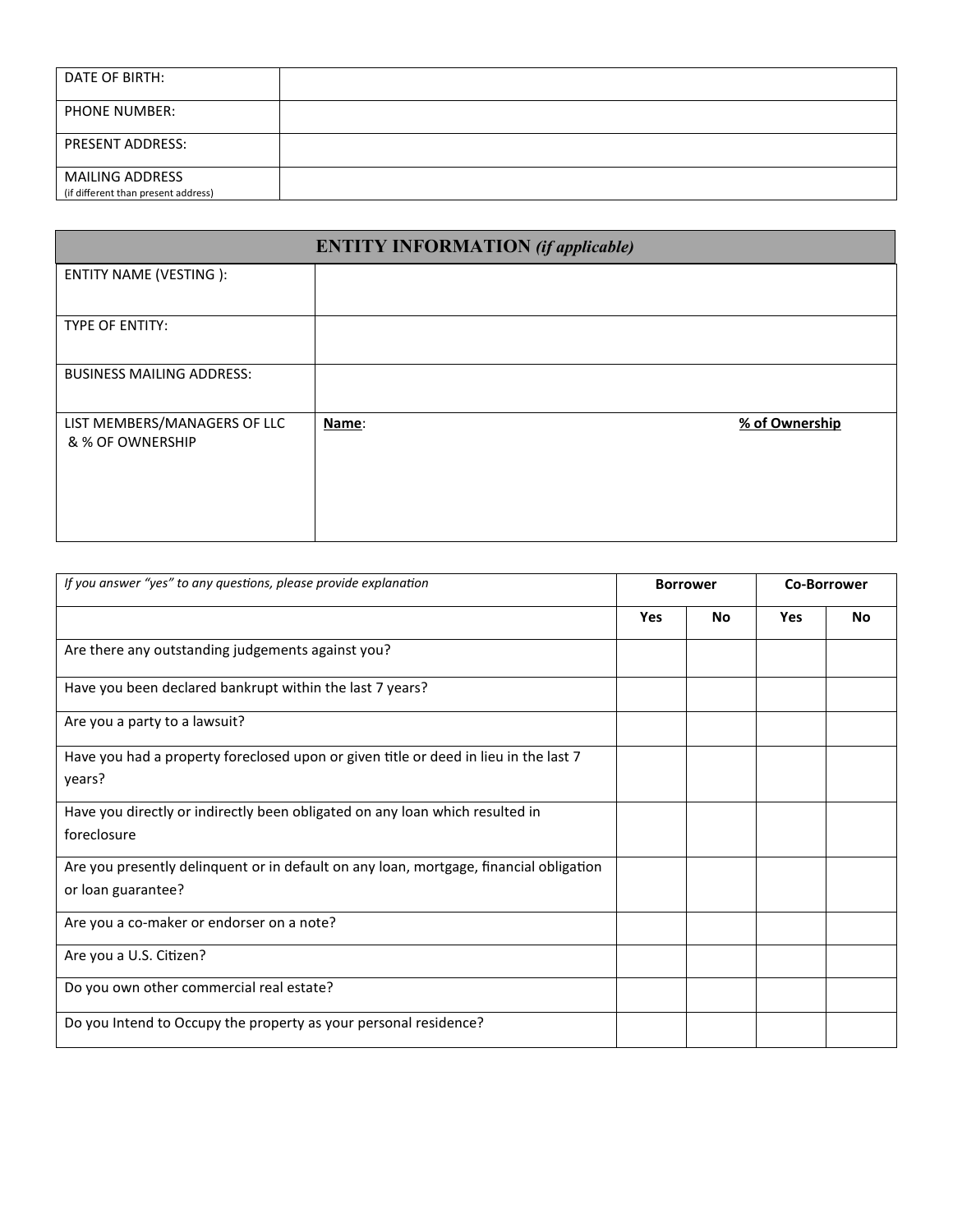#### **VI. ACKNOWLEDGE AND AGREEMENT**

Each of the undersigned specifically represents to Lender and to Lender's actual or potential agents, brokers, processors, attorneys, insurers, servicers, successors and assigns and agrees and acknowledges that: (1) the information provided in this application is true and correct as of the date set forth opposite my signature and that any intentional or negligent misrepresentation of this information contained in this application may result in civil liability, including monetary damages, to any person who may suffer any loss due to reliance upon any misrepresentation that I have made on this application, and/or in criminal penalties including, but not limited to, fine or imprisonment or both under the provisions of Title 18, United States Code, Sec. 1001, et seq.; (2) the loan requested pursuant to this application (the "Loan") will be secured by a mortgage or deed of trust on the property described in this application; (3) the property will not be used for any illegal or prohibited purpose or use; (4) all statements made in this application are made for the purpose of obtaining a business purpose or commercial mortgage loan; (5) the property will be occupied as indicated in this application, and if a single family residence will not be occupied by the undersigned; (6) the Lender, its servicers, successors or assigns may retain the original and/or an electronic record of this application, whether or not the loan is approved; (7) the Lender and its agents, brokers, insurers, servicers, successors and assigns may continuously rely on the information contained in the application, and I am obligated to amend and/or supplement the information provided in this application if any of the material facts that I have represented herein should change prior to closing of the Loan; (8) in the event that my payments on the Loan become delinquent, the Lender, its servicers, successors, or assigns may, in addition to any other rights and remedies that it may have relating to such delinquency, report my name and account information to one or more consumer credit reporting agencies; (9) ownership of the Loan and/or administration of the Loan account may be transferred with such notice as may be required by law; (10) neither Lender nor its agents, brokers, insurers, servicers, successors or assigns has made any representation or warranty, express or implied, to me regarding the property or the condition or value of the property; (11) my transmission of this application as an "electronic record" containing my "electronic signature," as those terms are defined in applicable federal and/or state laws (excluding audio and video recordings), or my facsimile transmission of this application containing a facsimile of my signature, shall be as effective, enforceable and valid as if a paper version of this application were delivered containing my original written signature; (12) Lender will retain this application and any other credit information Lender receives, even if no loan or credit is granted; (13) Lender is authorized by to provide any insurer, lender, or investor, or their successors, with any information and documentation they may request with respect to my/our application, credit or loan; and (14) Lender may rely on the representations set forth herein without verifying the information provided by the borrower.

| Bv: | Date: |
|-----|-------|
| Bv: | Date: |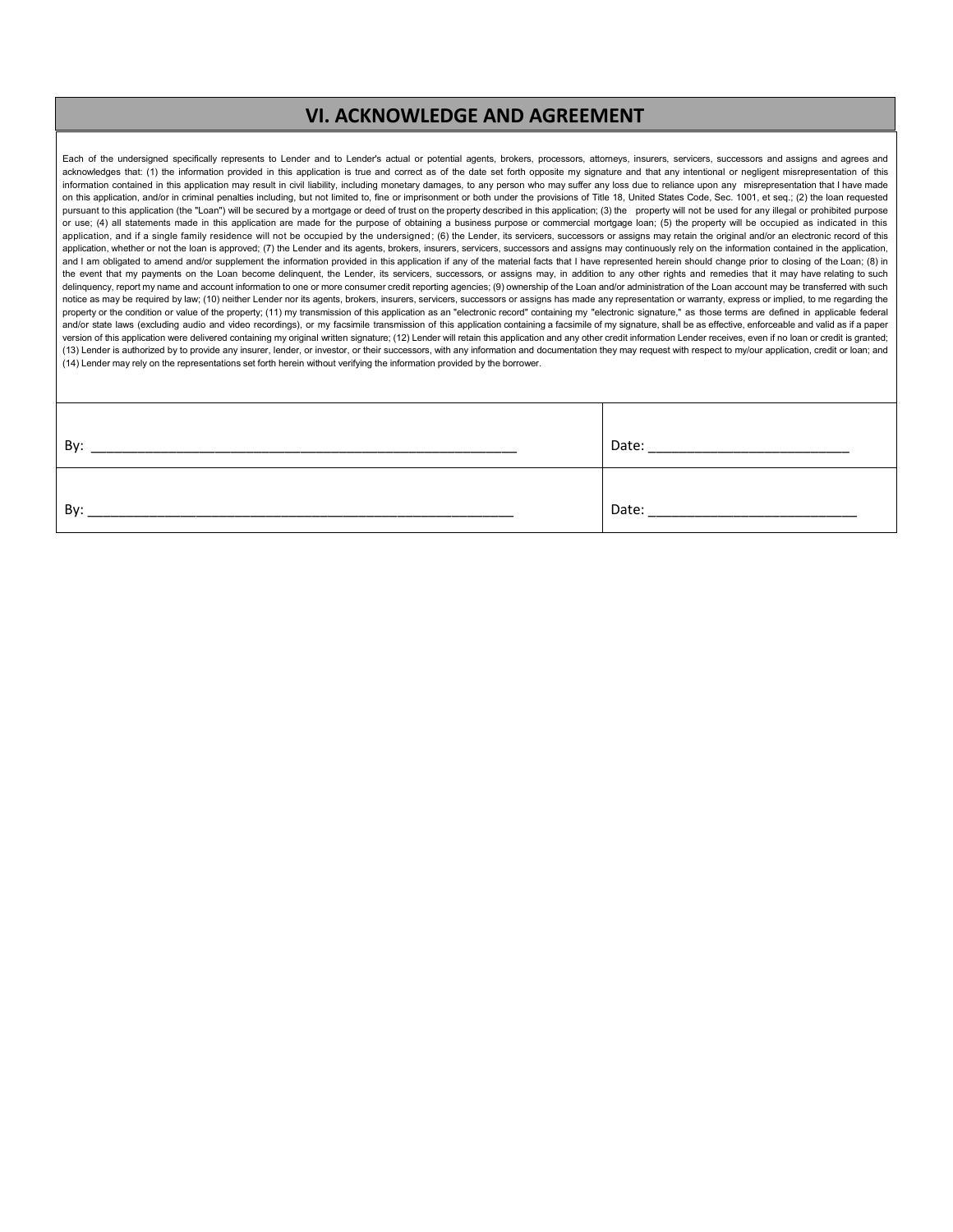

# **Financial Statement**

Seattle Funding Group, Ltd • **SFG** of California LLC • SFG of Arizona LLC

\*IF YOU CHOOSE TO USE YOUR OWN FORMS, PLEASE ATTACH DOCUMENTS TO THIS FORM UPON RETURN

| <b>INCOME</b>                |  |  |
|------------------------------|--|--|
| <b>BASE EMPLOYEE INCOME:</b> |  |  |
| <b>BONUSES:</b>              |  |  |
| COMMISSIONS:                 |  |  |
| DIVIDENEDS/INTEREST:         |  |  |
| NET RENTAL INCOME:           |  |  |
| OTHER INCOME:                |  |  |

|                              | <b>ASSETS</b> |
|------------------------------|---------------|
| CASH ON HAND                 |               |
| (CHECKING & SAVINGS):        |               |
| <b>BANK 1:</b>               |               |
| <b>BANK 2:</b>               |               |
| <b>BANK 3:</b>               |               |
| PERSONAL PROPERTY            |               |
| (AUTOMBILES, BOAT, RV, ETC.) |               |
| <b>MONEY MARKET:</b>         |               |
| $CD'S$ :                     |               |
| STOCKS/BONDS:                |               |
| <b>MUTUAL FUNDS:</b>         |               |
| <b>BROKERAGE ACCOUNTS:</b>   |               |
| <b>COMMON STOCKS:</b>        |               |
| <b>NOTES RECEIVABLE:</b>     |               |
| RETIREMENT ACCOUNTS          |               |
| (401K, IRA, ETC.):           |               |
| <b>OTHER ASSTES:</b>         |               |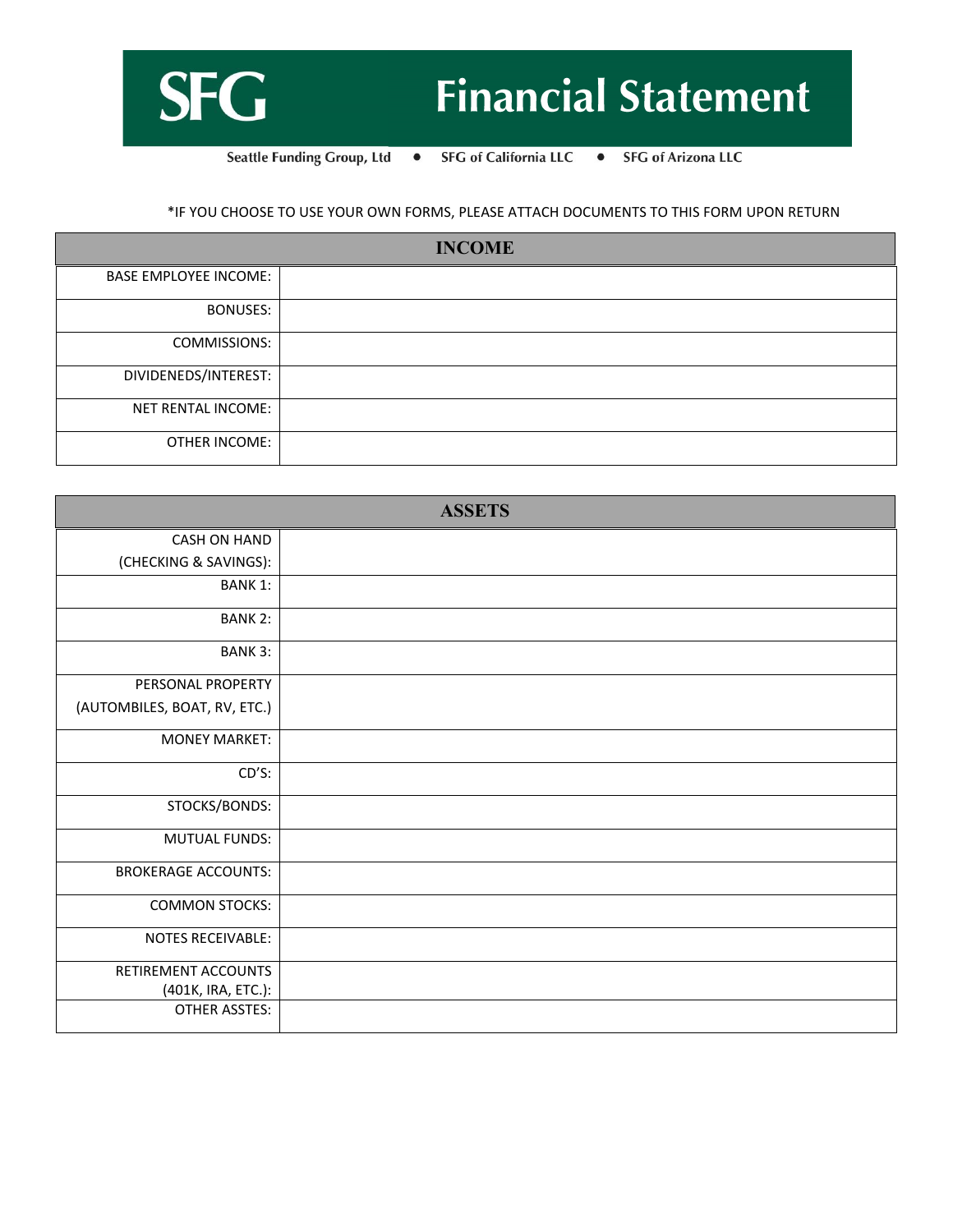

**Seattle Funding Group, Ltd SFG** of California LLC • SFG of Arizona LLC  $\bullet$ 

| <b>EXPENSES &amp; LIABILITIES</b> |  |  |
|-----------------------------------|--|--|
| MORTGAGE<br>RENT                  |  |  |
| PAYMENT:<br>PAYMENT:              |  |  |
| <b>MORTGAGE BALANCE:</b>          |  |  |
| AUTO LOANS:                       |  |  |
| <b>CREDIT CARDS:</b>              |  |  |
| OTHER EXPENSES/LIABILITIES:       |  |  |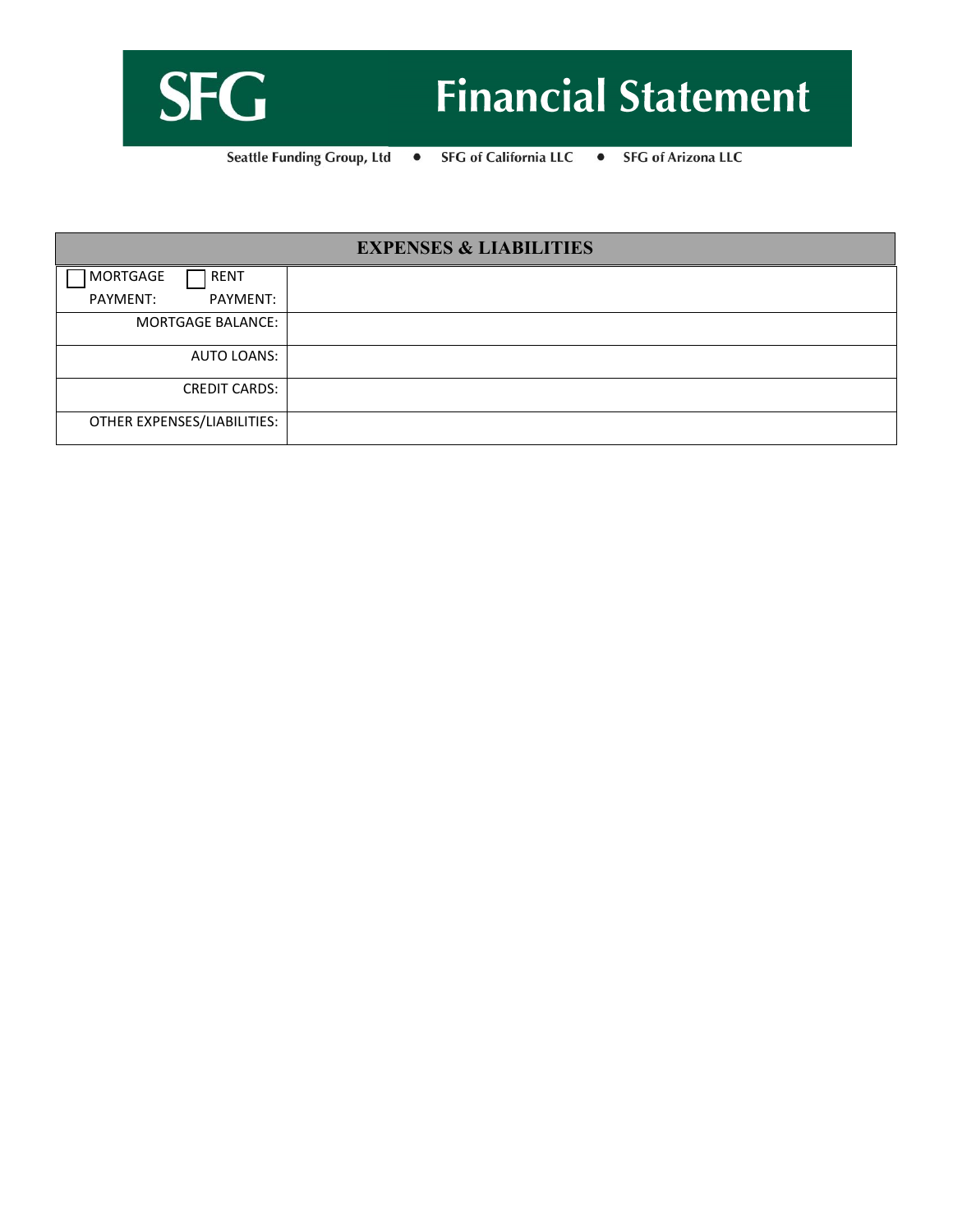## **SFG Income and Real Estate**

Seattle Funding Group, Ltd . SFG of California LLC . SFG of Arizona LLC

\*If you have your own schedule of real estate form, please attach instead.

|                         | Type of<br>Property | Present<br>Market Value | Amount of<br>Mortgages & Liens | Gross         | Mortgage<br>Payments | Maintenance   | <b>Net Rental</b> |         |
|-------------------------|---------------------|-------------------------|--------------------------------|---------------|----------------------|---------------|-------------------|---------|
| <b>Property Address</b> |                     |                         |                                | Rental Income |                      | Taxes & Misc. | Income            | % Owned |
|                         |                     |                         |                                |               |                      |               |                   |         |
|                         |                     |                         |                                |               |                      |               |                   |         |
|                         |                     |                         |                                |               |                      |               |                   |         |
|                         |                     |                         |                                |               |                      |               |                   |         |
|                         |                     |                         |                                |               |                      |               |                   |         |
|                         |                     |                         |                                |               |                      |               |                   |         |
|                         |                     |                         |                                |               |                      |               |                   |         |
|                         |                     |                         |                                |               |                      |               |                   |         |
|                         |                     |                         |                                |               |                      |               |                   |         |
|                         |                     |                         |                                |               |                      |               |                   |         |
|                         |                     |                         |                                |               |                      |               |                   |         |
|                         |                     |                         |                                |               |                      |               |                   |         |
|                         |                     |                         |                                |               |                      |               |                   |         |
|                         |                     |                         |                                |               |                      |               |                   |         |
|                         |                     |                         |                                |               |                      |               |                   |         |
|                         |                     |                         |                                |               |                      |               |                   |         |
|                         |                     |                         |                                |               |                      |               |                   |         |
|                         |                     |                         |                                |               |                      |               |                   |         |
|                         |                     |                         |                                |               |                      |               |                   |         |
|                         |                     |                         |                                |               |                      |               |                   |         |
|                         |                     |                         |                                |               |                      |               |                   |         |
|                         |                     |                         |                                |               |                      |               |                   |         |
|                         |                     |                         |                                |               |                      |               |                   |         |
|                         |                     |                         |                                |               |                      |               |                   |         |
|                         |                     |                         |                                |               |                      |               |                   |         |
|                         |                     |                         |                                |               |                      |               |                   |         |
|                         |                     |                         |                                |               |                      |               |                   |         |
|                         |                     |                         |                                |               |                      |               |                   |         |
|                         |                     |                         |                                |               |                      |               |                   |         |
|                         |                     |                         |                                |               |                      |               |                   |         |
|                         |                     |                         |                                |               |                      |               |                   |         |
|                         | <b>Totals</b>       | l\$                     | \$                             | \$            | $\pmb{\$}$           | \$            | $\frac{2}{3}$     |         |
|                         |                     |                         |                                |               |                      |               |                   |         |
|                         |                     |                         |                                |               |                      |               |                   |         |

Signature \_\_\_\_\_\_\_\_\_\_\_\_\_\_\_\_\_\_\_\_\_\_\_\_\_\_\_\_\_\_\_ Date\_\_\_\_\_\_\_\_\_\_\_\_\_\_\_\_\_\_\_\_\_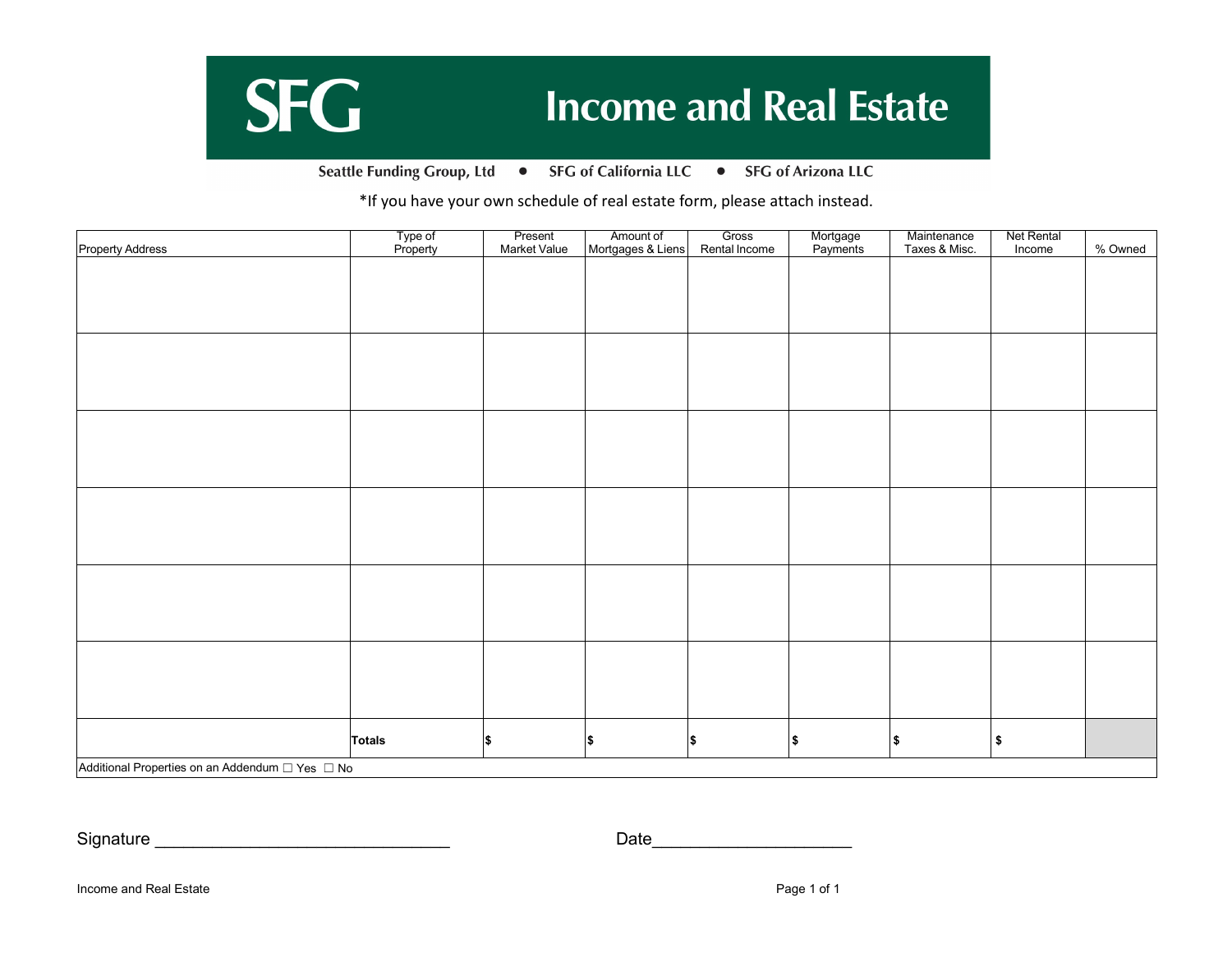### **AUTHORIZATION TO RELEASE INFORMATION**

The undersigned applicant(s) has applied for a real estate loan with Seattle Funding Group, Ltd (SFG).

You are hereby authorized to release any information requested by SFG, the escrow company and/or the title company who are involved in this pending loan transaction. Necessary credit information may include my employment record and earnings amounts, savings and checking account information, consumer and/or corporate credit balances, payments, land history including mortgage payments records, balances, and pay off request/information.

Photocopies of this authorization are to be accepted as the original.

In addition, applicant herein authorizes credit reports to be initiated by SFG, its successors and/or assigns at any time during the term of the loan, including but not limited to periods of default, nonpayment at maturity, or requests for loan extensions or modifications.

| <b>Borrower Name:</b>   |  |
|-------------------------|--|
| Social Security Number: |  |
| Birthdate:              |  |
| Home Address:           |  |
| Signature:              |  |

| <b>Borrower Name:</b>   |  |
|-------------------------|--|
| Social Security Number: |  |
| Birthdate:              |  |
| Home Address:           |  |
| Signature:              |  |

#### **BORROWING ENTITY**

| Name:            |  |
|------------------|--|
| Tax I.D. Number: |  |
| Signature:       |  |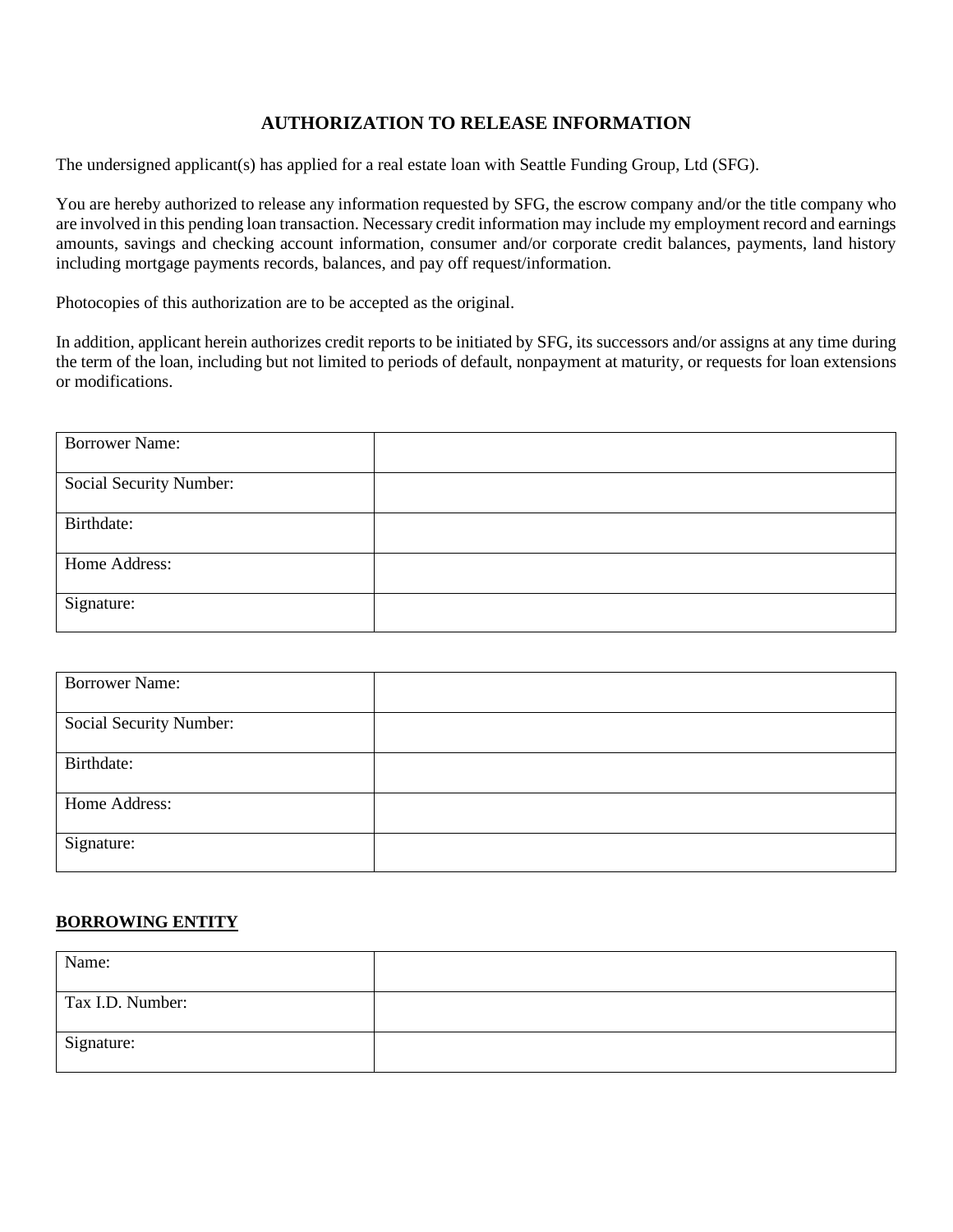### **BROKER INSTRUCTIONS TO ESCROW DEMAND FOR LOAN FEES**

| <b>Escrow Number:</b>   |  |
|-------------------------|--|
| <b>SFG Loan Number:</b> |  |
| <b>Loan Amount:</b>     |  |
| <b>Property Type:</b>   |  |
| <b>Use of Funds:</b>    |  |

#### **Borrower Information:**

| <b>Borrower:</b>          |  |
|---------------------------|--|
| <b>Guarantor:</b>         |  |
| <b>Borrowers Address:</b> |  |
| <b>Property Address:</b>  |  |
|                           |  |

#### **Broker Fees/Expenses:**

| <b>Broker Fee:</b>           | \$ |
|------------------------------|----|
|                              |    |
| Company:                     |    |
| <b>Contact:</b>              |    |
| <b>Address:</b>              |    |
| <b>Phone Number:</b>         |    |
| <b>Email Address:</b>        |    |
|                              |    |
|                              |    |
| <b>Authorized Signature:</b> |    |
|                              |    |

Loan fees paid to mortgage brokers are always paid by the borrower out of escrow and do not pass through Lender's accounts. Loan fees are determined by agreement between the broker and borrower in writing, via a fee agreement or this demand letter at closing. Lender sets its own fees, and does not set the fees charged by the broker.

Borrower Initials: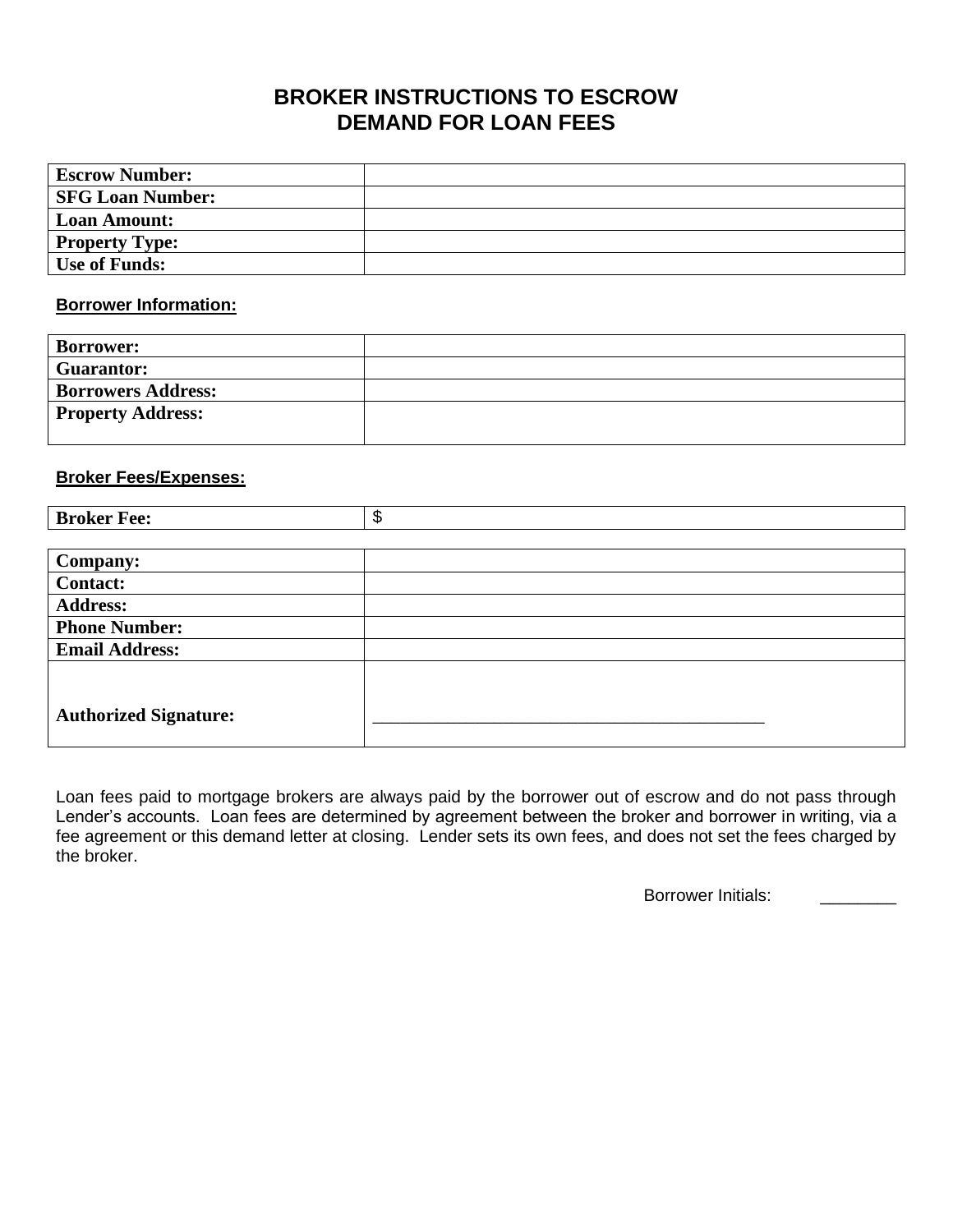### Seattle Funding Group, Ltd.

### BUSINESS PURPOSE AND EXIT LETTER

| Borrower:                      |  |
|--------------------------------|--|
| <sup>I</sup> Property Address: |  |

- 1. Please describe **in detail** your ability to make on-time monthly loan payments to Seattle Funding Group (SFG) during the loan term
- 2. Describe your intended use of the property in detail (i.e. rental portfolio, fix and flip, etc.) Additional information may be requested by SFG.
- 3. Your plan for paying off the entire loan balance when the loan matures.

*(if additional room is required, please use back of this form)*

I/We have considered all of my current monthly obligations to other creditors and am confident I/we can afford the monthly payments to SFG.

Signature: \_\_\_\_\_\_\_\_\_\_\_\_\_\_\_\_\_\_\_\_\_\_\_\_\_\_\_

Date: \_\_\_\_\_\_\_\_\_\_\_\_\_\_\_\_\_\_\_\_\_\_\_\_\_\_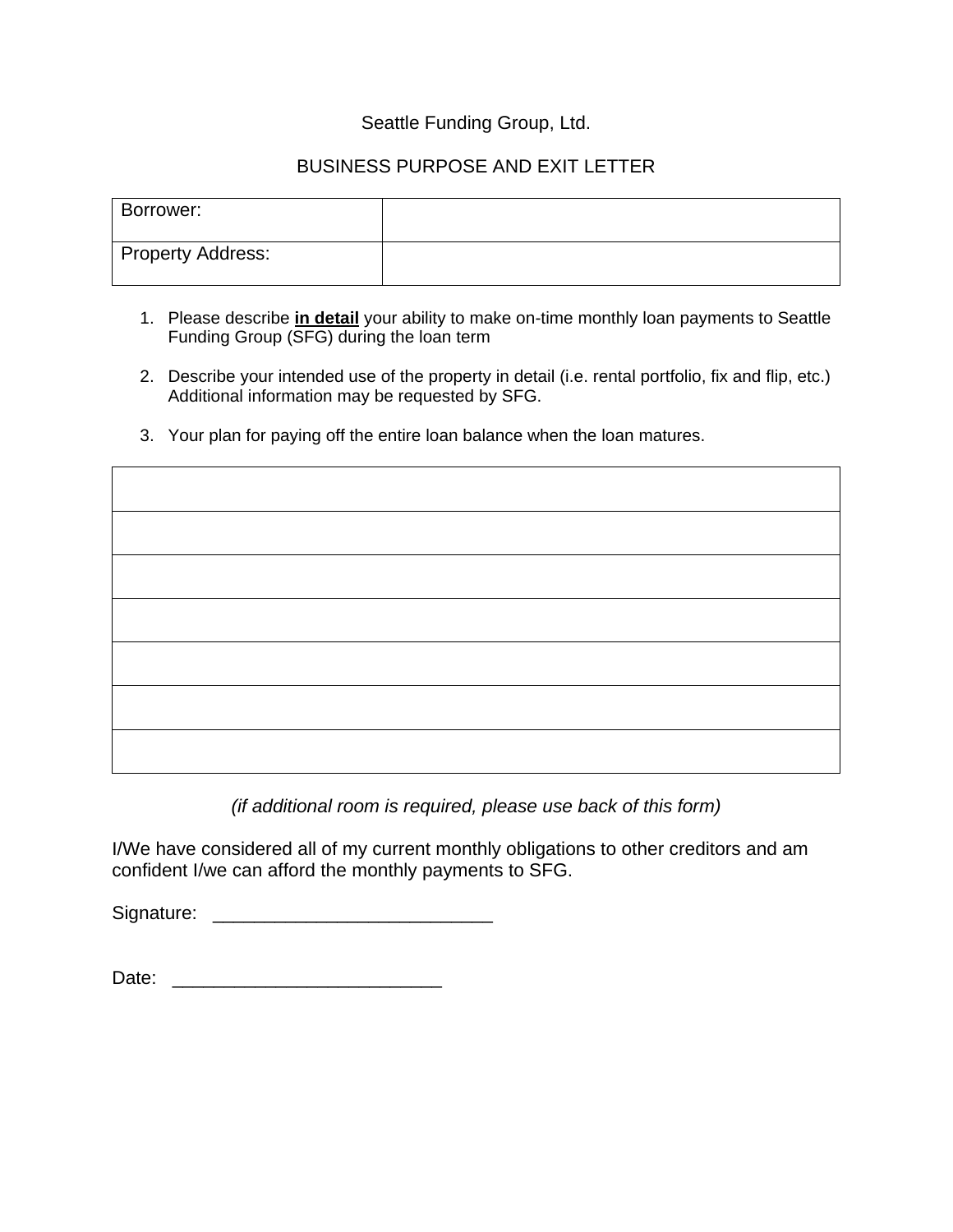### **CONTACT INFORMATION FORM**

### **Contact Information**

| <b>Borrower:</b> |  |
|------------------|--|
| <b>Contact:</b>  |  |
| <b>Address:</b>  |  |
| <b>Phone:</b>    |  |
| Fax:             |  |
| Email:           |  |

### **Insurance Contact Information**

**\_\_\_\_\_\_\_\_\_\_\_\_\_\_\_\_\_\_\_\_\_\_\_\_\_\_\_\_\_\_\_\_\_\_\_\_\_\_\_\_\_\_\_\_\_\_\_\_\_\_\_\_\_\_\_\_\_\_\_\_\_\_\_\_\_\_\_\_\_\_\_\_\_\_\_\_\_\_\_**

| <b>Insurance Company:</b> |  |
|---------------------------|--|
| <b>Agent Name:</b>        |  |
| <b>Phone Number:</b>      |  |
| <b>Fax Number:</b>        |  |
| <b>Email Address:</b>     |  |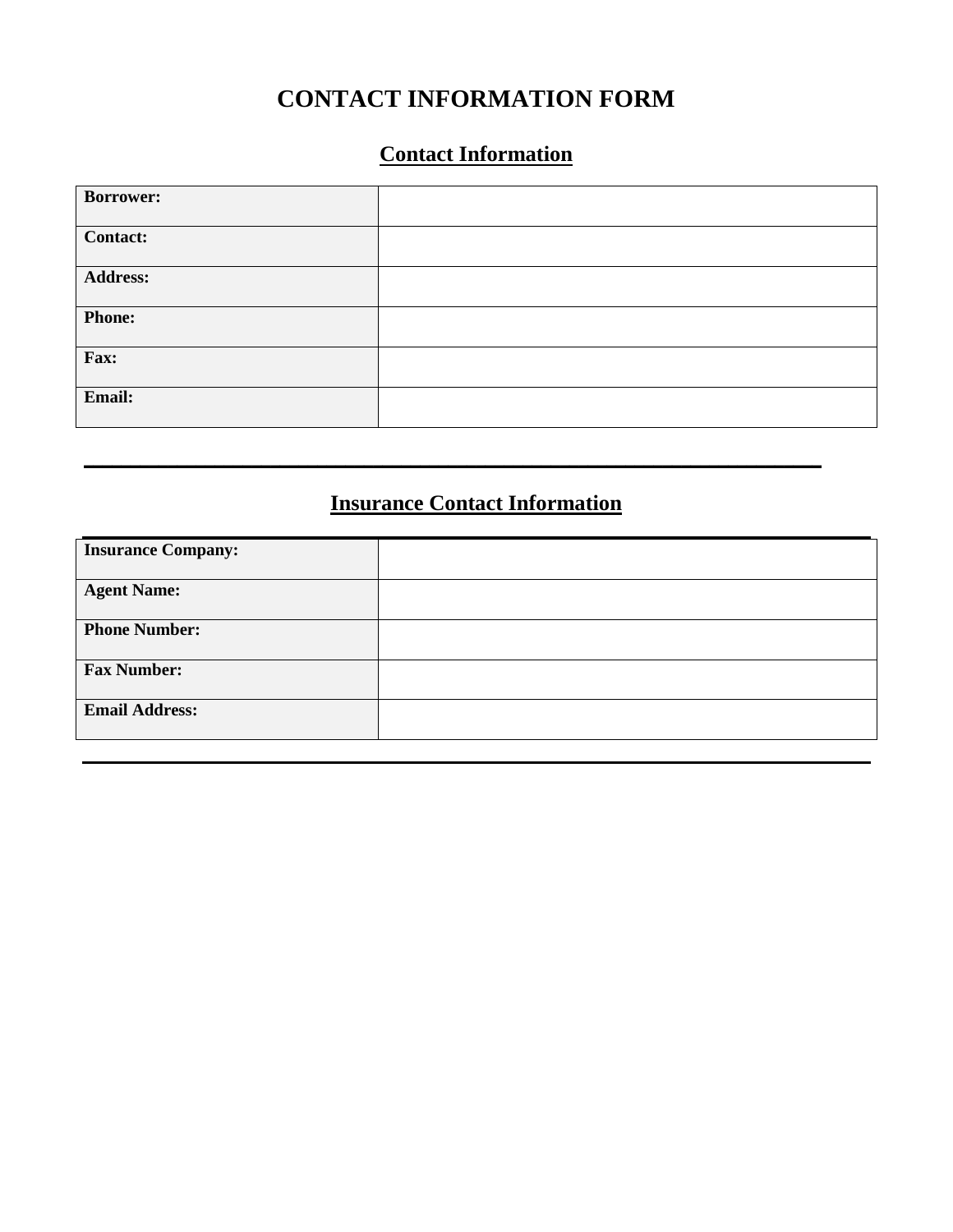### **DUE DILIGENCE DEPOSIT AGREEMENT**

| Loan Number: |                             |
|--------------|-----------------------------|
| Applicant:   |                             |
| Date:        |                             |
| Lender:      | Seattle Funding Group, Ltd. |

Applicant has remitted herewith to Lender a Due Diligence Deposit in the sum of **\$\_\_\_\_\_\_.00 all of**  which will be credited to borrower at closing.

If the loan is declined by Lender or cancelled by the Applicant, Applicant will not be entitled to receive a refund of this Due Diligence Deposit as it will be used to defray the costs of Lenders underwriting and inspection process.

 $\mathbf{B} \mathbf{y}$ :

Date: \_\_\_\_\_\_\_\_\_\_\_\_\_\_\_\_\_\_\_\_\_\_\_\_\_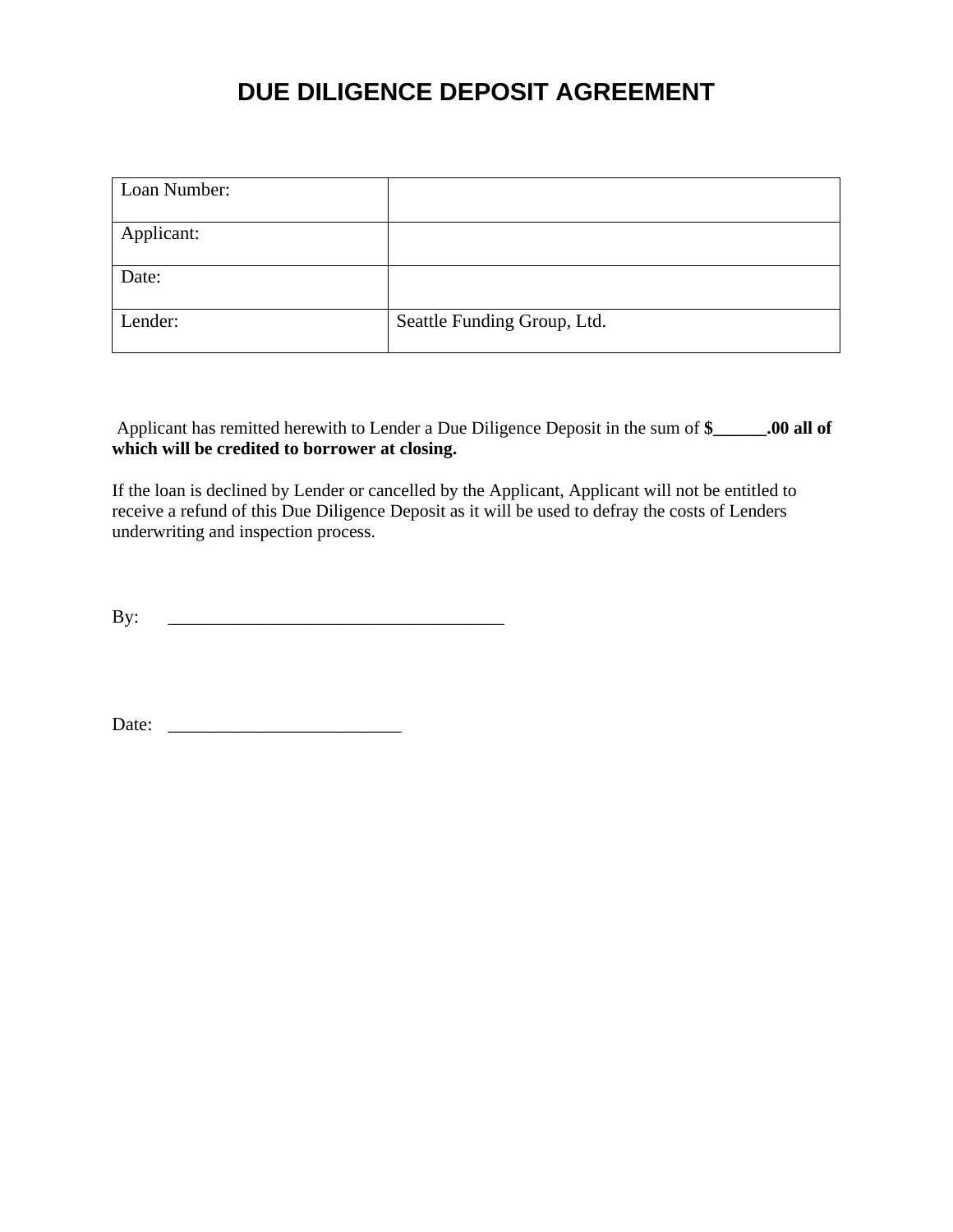### Customer Identification Documentation Patriot Act

The USA Patriot Act requires all financial institutions to obtain, verify and record information that identifies every customer. Completion of this documentation is required in order to comply with the USA Patriot Act. A completed copy of this information, along with a copy of the supporting paperwork noted below, must be retained with the loan file for **every** individual on the loan transaction.

| Date:                               |  |
|-------------------------------------|--|
| <b>Loan Number:</b>                 |  |
| <b>Name of Guarantor/Applicant:</b> |  |
| <b>Social Security Number:</b>      |  |
| Date of Birth:                      |  |
| <b>Mailing Address:</b>             |  |
|                                     |  |
| <b>Borrower Contact Number:</b>     |  |
| <b>Borrower Email Address:</b>      |  |
| <b>Property Address:</b>            |  |
|                                     |  |

#### **Primary Identification Documentation**

(Select One: State issued Driver's License, State Issued ID, Military ID, Passport, US Alien Registration)

| <b>Document Type:</b>   |  |
|-------------------------|--|
| <b>Document Number:</b> |  |
| <b>Expiration Date:</b> |  |
| <b>Issued Date:</b>     |  |
| <b>Issued By:</b>       |  |

### **Secondary Identification Documentation**

(Select One: Social Security Card, Government Issued Visa, Property Tax Bill, Voter Registration Card, Organizational Membership Card, Bank/Investment/Loan Statements, Home/car insurance papers, Recent Utility bill)

| <b>Document Type:</b>   |  |
|-------------------------|--|
| <b>Document Number:</b> |  |
| <b>Expiration Date:</b> |  |
| <b>Issued Date:</b>     |  |
| <b>Issued By:</b>       |  |

**Borrower's Signature: \_\_\_\_\_\_\_\_\_\_\_\_\_\_\_\_\_\_\_\_\_\_\_ Date: \_\_\_\_\_\_\_\_\_\_\_\_\_\_\_\_\_\_\_\_\_\_\_\_**

**I certify that I have personally viewed and accurately recorded the information from the documents identified above, and have reasonably confirmed the identity of the borrower.**

**\_\_\_\_\_\_\_\_\_\_\_\_\_\_\_\_\_\_\_\_\_\_\_\_\_\_\_\_\_\_\_\_\_\_\_\_\_\_\_\_\_\_\_\_\_\_\_\_\_\_\_\_\_\_\_\_\_\_\_\_\_\_\_\_\_\_\_\_\_\_\_\_\_\_\_\_\_\_\_\_\_\_\_\_\_\_\_\_\_\_\_\_\_**

| <b>Loan Broker Name:</b> |  |
|--------------------------|--|
| Date:                    |  |
| <b>Signature</b>         |  |
|                          |  |

Underwriter Initials \_\_\_\_\_\_\_\_\_\_\_\_\_\_\_\_\_\_\_\_